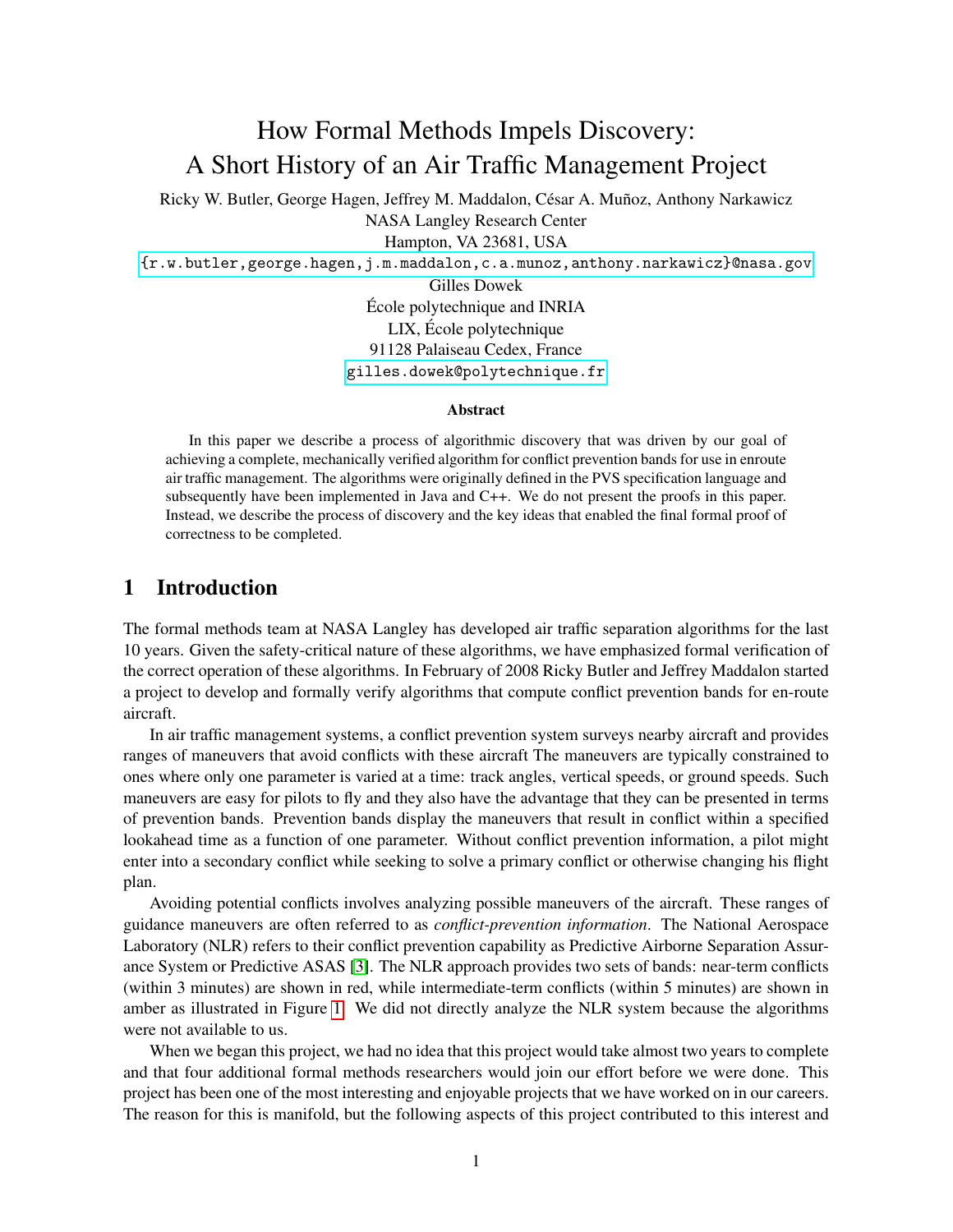

<span id="page-1-0"></span>Figure 1: Compass Rose with Conflict Prevention Bands

enjoyment: (1) the work resulted in a very elegant algorithm that is implemented in Java and  $C_{++}$ , (2) the final algorithm was very different from our first ideas, (3) there were many, many discoveries that were surprising. At some points in the project we were having daily insights that improved the algorithm or a proof, (4) on the surface the problem looks simple, but looks can be deceiving and the problem is actually very subtle with many special cases. After studying the problem for over a year, we developed an algorithm and rigorously documented this algorithm in a NASA Technical Memorandum [\[8\]](#page-13-0). We also formalized much of the mathematical development in the paper. We planned to follow up this paper with another paper that documented a complete formal proof of this algorithm. Much to our surprise this final formal proof step found some deficiencies in our algorithm. These deficiencies were repaired and a formal proof in the Prototype Verification System (PVS) [\[9\]](#page-13-1) was finally completed in November 2009.

In this paper we will present a brief history of this project and highlight how the goal of formally verifying the algorithm in the PVS theorem prover pushed us to new discoveries. We are sure that many of the discoveries would not have been made if we had taken a more traditional approach of constructing algorithms and testing them until they *worked*.

## 2 Notation

We consider two aircraft, the *ownship* and the *intruder* aircraft, that are potentially in conflict in a 3 dimensional airspace. The prevention bands algorithm discussed here is intended to be used as a *tactical* conflict prevention system. Tactical refers to the use of state-based information, e.g,. initial position and velocity, straight line trajectories, e.g., constant velocity vectors in an Euclidean airspace, and short lookahead time (typically 5 to 10 minutes).

We use the following notations:

| $S_o$          | $3D$ vector   Initial position of the ownship aircraft |
|----------------|--------------------------------------------------------|
| $\mathbf{v}_o$ | $3D$ vector   Initial velocity of the ownship aircraft |
| $S_i$          | $3D$ vector   Initial position of the traffic aircraft |
| $V_i$          | 3D vector   Initial velocity of the traffic aircraft   |

The components of each vector are scalar values, so they are represented without the bold-face font, for example  $s_o = (s_{ox}, s_{oy}, s_{oz})$ . As a simplifying assumption, we regard the position and velocity vectors as accurate and without error. For notational convenience, we use  $\mathbf{v}^2 = \mathbf{v} \cdot \mathbf{v}$  and we denote by  $\text{gs}(\mathbf{v})$  the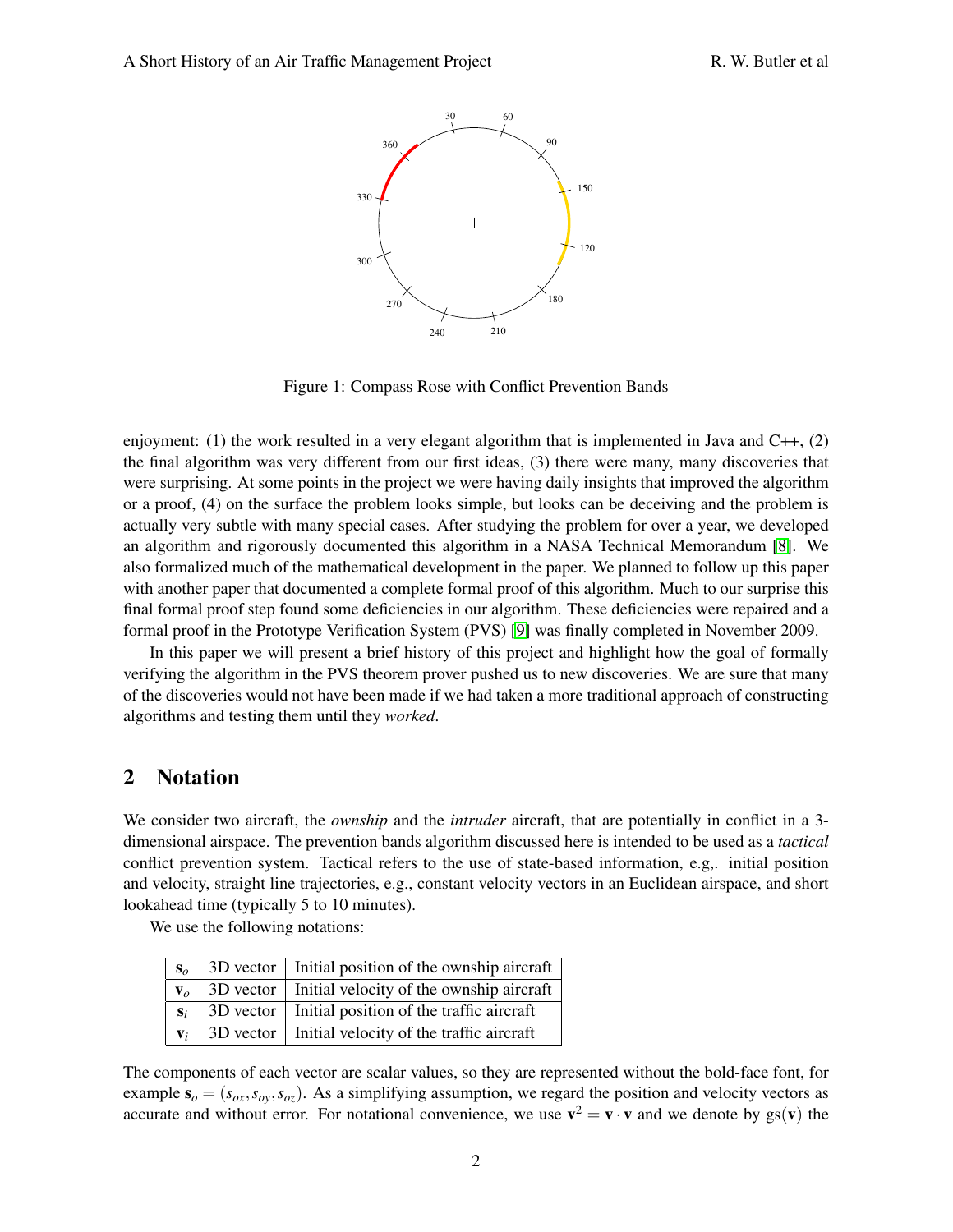

<span id="page-2-0"></span>Figure 2: Translated Coordinate System

ground speed of v, i.e., the norm of the 2-dimensional projection of v:

$$
gs(\mathbf{v}) = \sqrt{v_x^2 + v_y^2}.
$$
 (1)

In the airspace system, the separation criteria are specified as a minimum horizontal separation *D* and a minimum vertical separation *H* (typically, *D* is 5 nautical miles and *H* is 1000 feet). It is convenient to develop the theory using a translated coordinate system. The relative position s is defined to be  $s = s_0 - s_i$ and relative velocity of the ownship with respect to the traffic aircraft is denoted by v. With these vectors the traffic aircraft is at the center of the coordinate system and does not move. For example in the left side of Figure [2,](#page-2-0) the blue (upper) point represents the ownship with its velocity vector and its avoidance area (circle of diameter *D* around the aircraft). The magenta (lower) point represents the intruder aircraft. The right side represents the same information in the translated coordinate system. In a 3-dimensional airspace, the separation criteria defines a cylinder of radius *D* and half-height *H* around the traffic aircraft. This cylinder is called the *protected zone*.

In Figure [2,](#page-2-0) the two aircraft are potentially in conflict because the half-line defined by the relative velocity vector v intersects the protected area, meaning that in some future time the ownship will enter the protected zone around the traffic. If this future time is within the lookahead time *T*, the two aircraft are said to be in *conflict*. Each point in the green (dashed) area represents a possible relative vector that avoids the protected area. Each one of these vectors yields a new velocity vector for the ownship that resolves the potential conflict.

### 3 The Start of the Project

We began our project by first surveying the literature for previous solutions. Hoekstra [\[4\]](#page-13-2) describes in his PhD dissertation the NLR algorithms with some diagrams [\[3\]](#page-12-0), but unfortunately did not provide much detail about how the algorithms actually worked. We decided to develop our own track angle, ground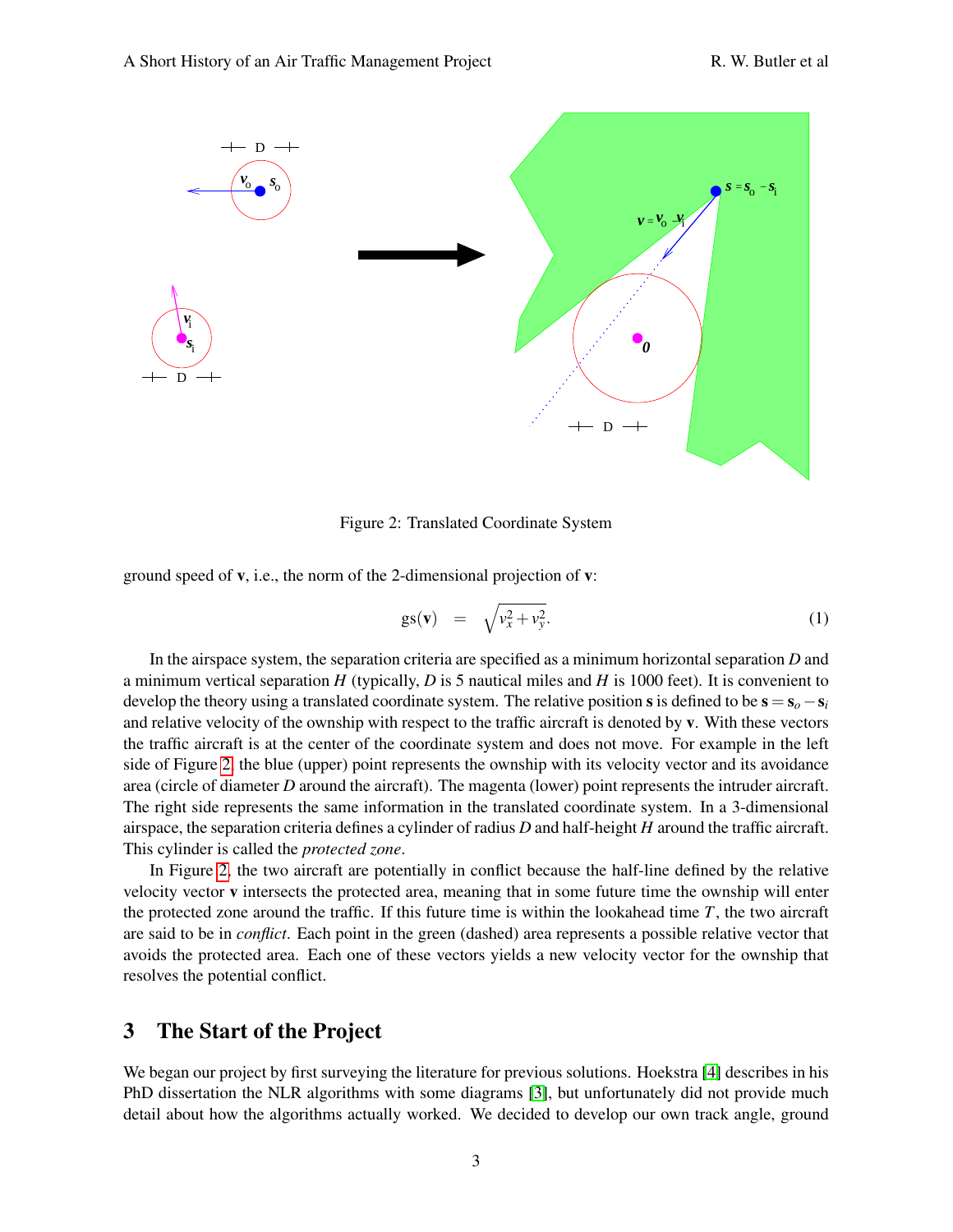speed, and vertical speed algorithms. In this paper, we will only present the track bands. These are the most challenging and interesting of the three and the other bands are computed and verified using analogous methods. We adopted the NLR idea of introducing two parameters, *Tred* (typically 3 minutes) and *Tamber* (typically five minutes), which divide the set of conflicts based on their nearness (in time) to a loss of separation. If a loss of separation will occur within *Tred*, then the region is colored red. On the other hand, if a loss of separation will occur after *Tred*, but before *Tamber*, then the region is colored amber, otherwise it is painted green.

We first recognized that each aircraft's contribution to the prevention band is independent of all other aircraft; thus, the problem neatly decomposes into two steps:

- 1. Solve the bands problem for the ownship relative to each other aircraft separately.
- 2. Merge all of the pairwise regions.

We also quickly realized that an iterative solution was possible for the first step. We already had a formally proven, efficient algorithm available to us named CD3D that decides if a conflict occurs for specific values of  $s_o$ ,  $v_o$ ,  $s_i$ , and  $v_i$ , and parameters  $D$ ,  $H$ , and  $T$ . More formally, CD3D determines whether there exists a future time *t* where the aircraft positions  $s_o + t v_o$  and  $s_i + t v_i$  are within a horizontal distance *D* of each other *and* where the aircraft are within vertical distance *H* of each other. In other words there is a predicted loss of separation within the lookahead time. Therefore, one needs only to execute CD3D iteratively, varying the track angle from 0 to 360*<sup>o</sup>* per traffic aircraft. By running different scenarios, we determined that a step size of 0.1<sup>o</sup>would be adequate for ranges of up to 200 nautical miles. This iterative approach may not scale well in airborne systems, where tactical separation assurance algorithms will be typically run at frequencies of about 1Hz. Furthermore, this brute-force approach unnecessarily consumes the much needed on-board computational resources .

### 4 Search For an Analytical Solution

To solve the prevention bands problem in an analytical way, it is useful to define separate horizontal and vertical notions of conflict. In the relative coordinate system, we define

An *horizontal conflict* occurs if there exists a future time *t* within the lookahead time *T* where the aircraft are within horizontal distance *D* of each other, i.e.,

$$
(s_x + t v_x)^2 + (s_y + t v_y)^2 \quad < \quad D^2. \tag{2}
$$

where s and v are, respectively, the relative position and the relative velocity of the ownship with respect to the intruder aircraft.

A *vertical conflict* occurs if there exists a future time *t* within the lookahead time *T* where the aircraft are within horizontal distance *H* of each other, i.e.,

$$
|s_z + t v_z| < H. \tag{3}
$$

We say that two aircraft are in *conflict* if there is a time *t* where they are in horizontal and vertical conflict. Formally, we define the predicate conflict? as follows

conflict?(**s**,**v**) 
$$
\equiv \exists 0 \le t \le T : (s_x + tv_x)^2 + (s_y + tv_y)^2 < D^2
$$
 and  $|s_z + tv_z| < H$ . (4)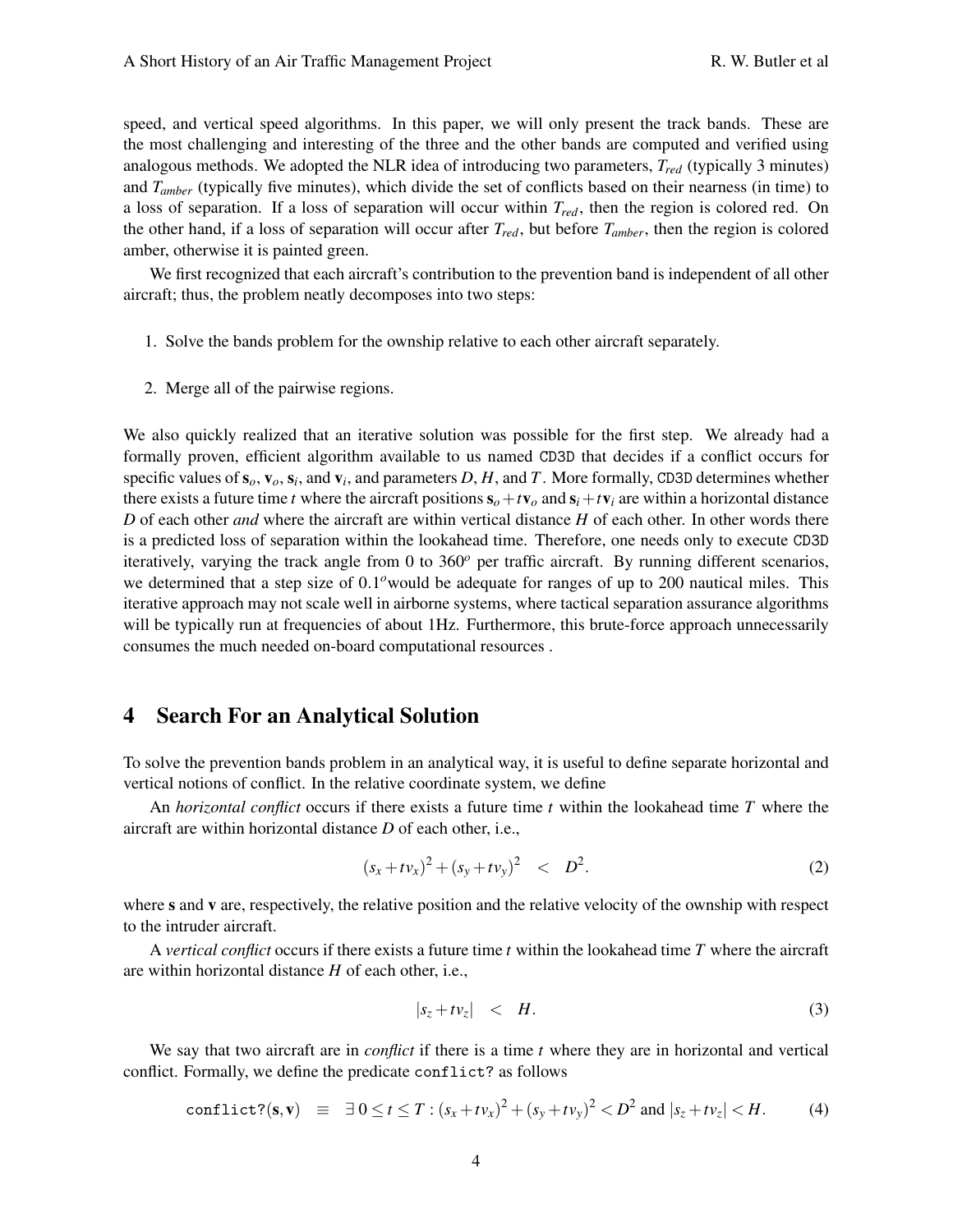For given vectors  $\mathbf{v}_o$  and  $\mathbf{v}_i$ , we need to find the track angles  $\alpha$  such that the relative vector

$$
\mathbf{v}_{\alpha} = (gs(\mathbf{v}_o)\cos\alpha - v_{ix},\,gs(\mathbf{v}_o)\sin\alpha - v_{iy},\,v_{oz} - v_{iz}),\tag{5}
$$

is not in conflict.

For simplicity, we decided to first solve the track bands problem without consideration of the finite lookahead time. We also decided to ignore vertical speed considerations and look at the horizontal plane only. The problem thus reduced to finding the tangent lines to the horizontal protection zone (in the relative frame of reference) as a function of  $\alpha$ . We begin with the observation that in order for a vector to be tangent it must intersect the circle of the protection zone. In other words, we need solutions of

<span id="page-4-0"></span>
$$
\mathbf{s} + t\mathbf{v}_{\alpha} = D \tag{6}
$$

or equivalently

$$
(\mathbf{s} + t\mathbf{v}_{\alpha})^2 = D^2 \tag{7}
$$

Expanding we obtain a quadratic equation  $at^2 + bt + c = 0$  with

$$
a = V_{\alpha}^{2}
$$
  
\n
$$
b = 2s \cdot V_{\alpha}
$$
  
\n
$$
c = s^{2} - D^{2}
$$

The tangent lines are precisely those where the discriminant of this equation is zero. In other words, where  $b^2 - 4ac = 0$ . But, expanding the dot products yield:

$$
b2 = 4[sx(\omega \cos \alpha - vix) + sy(\omega \sin \alpha - viy)]2
$$
  
4ac = 4( $\omega$ <sup>2</sup> – 2 $\omega$ (v<sub>ix</sub> cos  $\alpha$  + v<sub>iy</sub>sin  $\alpha$ ) + v<sup>2</sup>)(s·s – D<sup>2</sup>)

The discriminant finally expands into a complex second-order polynomial in  $\sin \alpha$  and  $\cos \alpha$ . But to solve for  $\alpha$ , we need to eliminate the cos  $\alpha$  using the equation

<span id="page-4-1"></span>
$$
\text{cos}\alpha=\sqrt{1-\text{sin}^2\alpha}
$$

The net result is an unbelievably complex fourth order polynomial in  $\sin \alpha$ . Solving for  $\alpha$  analytically would require the use of the quartic formulas. Although these formulas are complicated, such a program could probably be written in a day or two. But, how would we verify these solutions? After all, the quartic equations involve the use of complex analysis. Therefore, we begin to look for simplifications.

After seeking simplifications of the formula above, we found a simplification of the discriminant that had been used in the verification of the KB3D algorithm [\[6\]](#page-13-3):

$$
(\mathbf{s} \cdot \mathbf{v})^2 - \mathbf{v}^2(\mathbf{s}^2 - D^2) = 0 \text{ if and only if } \mathbf{s} \cdot \mathbf{v} = R\,\varepsilon \det(\mathbf{s}, \mathbf{v}),\tag{8}
$$

where  $\varepsilon \in \{-1,+1\}$ ,  $\det(s, v) \equiv s^{\perp} \cdot v$ ,  $s^{\perp} = (-s_y, s_x)$ , and  $R = \frac{\sqrt{s^2 - D^2}}{D}$  $\frac{p}{D}$ . The beauty of the final form is that the equation is linear on v. The two solutions are captured in the two values of  $\varepsilon$ . When we instantiate  $v_{\alpha}$  in this formula, we end up with a quadratic equation in sin $\alpha$ .

Using this approach, we were able to derive the following solutions for  $\alpha$ . If  $\frac{|G|}{\sqrt{E^2 + F^2}} \le 1$  then in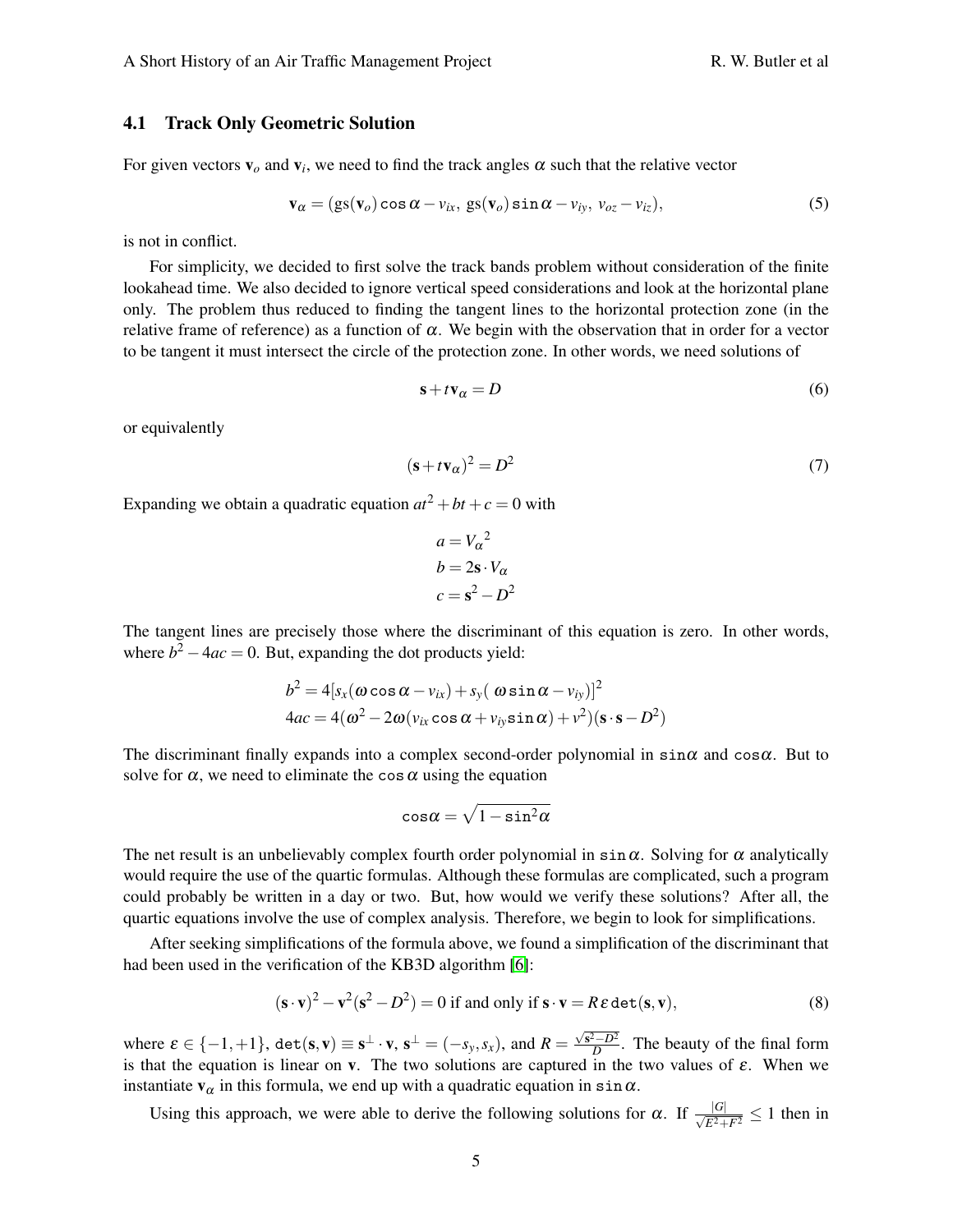

<span id="page-5-0"></span>Figure 3: Relationship of Encounter Geometry and Lookahead Time

some  $2\pi$  range, we have

$$
\begin{aligned} \alpha_1 &= \text{asin}\left(\frac{G}{\sqrt{E^2 + F^2}}\right) - \text{atan}(E, F), \\ \alpha_2 &= \pi - \text{asin}\left(\frac{G}{\sqrt{E^2 + F^2}}\right) - \text{atan}(E, F), \end{aligned}
$$

where

$$
E = \omega(R \varepsilon s_x - s_y), \ \ F = -\omega(R \varepsilon s_y + s_x), \ \ G = \mathbf{v}_i \cdot (R \varepsilon \mathbf{s}^\perp - \mathbf{s}),
$$

Since *E*, *F*, and *G* are all functions of  $\varepsilon$ , we have two pairs of  $\alpha_1$  and  $\alpha_2$  or a total of four total angles. These angles represent the angles where the track prevention band changes color, assuming no lookahead time. In many cases, we have fewer unique angles, for instance when  $\frac{|G|}{\sqrt{E^2 + F^2}} > 1$  or when the regions are adjacent (i.e., two  $\alpha$ 's are equal). This result was formalized in the PVS theorem prover and we have written a Java implementation of the algorithm.

#### <span id="page-5-1"></span>4.2 Solution with Lookahead Time

The solution presented so far only considers the 2-dimensional case with no lookahead time. Figure [3](#page-5-0) illustrates three distinct cases that appear when lookahead is considered. Cases (a) and (c) were easy to handle, but we realized case (b) was going to take some additional analysis. But we were quite pleased with our new result and decided to present the result to our branch head and research director. During the presentation a member of the team announced, "I think you can solve this problem without trigonometry," and he urged us to defer the use of trigonometry until the last possible moment. In other words, he suggested that we solve for  $(v_\alpha)$  without expanding its components. Only after the appropriate abstract solution vector is found, should the conversion to a track  $\alpha$  be made. This was a key idea that had been used in the development of the KB3D algorithms, which resulted in very efficient and elegant algebraic solutions [\[1\]](#page-12-1). Indeed, we realized that the infinite lookahead problem was solvable by a particular kind of KB3D resolutions called *track lines* and, for the case of track solutions, computed by the function presented in Figure [4.](#page-6-0)

The function  $\text{tr}\mathbf{k}$  line returns the vector **0** when all track angles for the ownship yield a potential conflict. Otherwise, the vector returned by this function is a velocity vector for the ownship that is tangent to the 2-dimensional protected zone. Since  $\varepsilon$  and  $t$  are  $\pm 1$ , for given s,  $v_0$ , and  $v_i$  there are four possible track line solutions.

The key to solve track bands with finite lookahead is to find where the *projected* lookahead time intersects the protected zone. That is, plot where the relative position of the aircraft will be after *T* time units in every possible direction given an unchanged ground speed. And find the intersection points with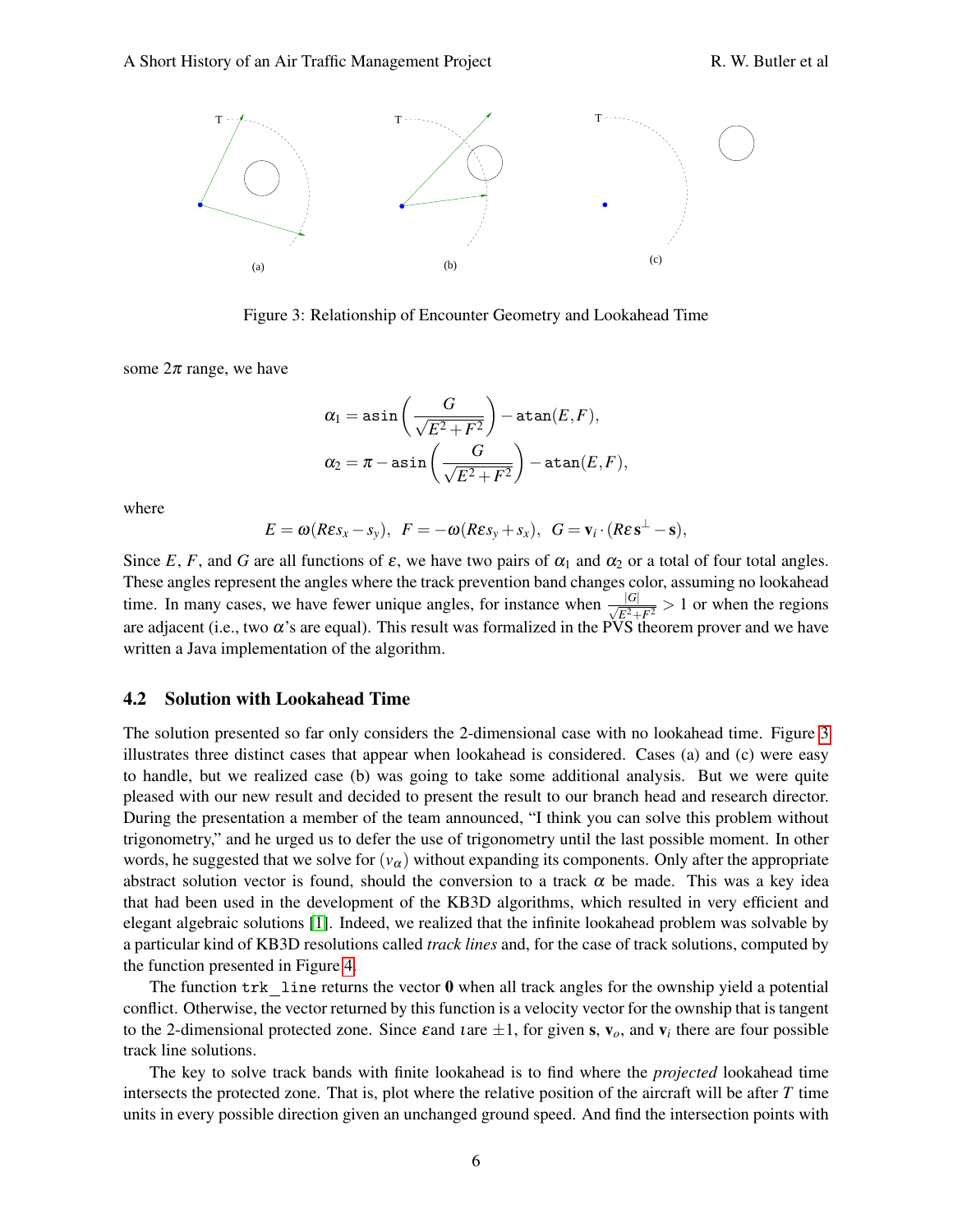```
trk<sub>-</sub>line(s,v<sub>o</sub>,v<sub>i</sub>,\varepsilon,l) : Vect2 =
LET \mathbf{u} = \text{tangent\_line}(s, \varepsilon),
       a = u^2,
      b = \mathbf{u} \cdot \mathbf{v}_i,
       c = v_i^2 - v_o^2 IN
IF discriminant(a,2*b,c) \geq 0 THEN
   LET k = root(a, 2 * b, c, l) IN
   IF k \geq 0 THEN
       ku+vi
   ELSE
       0
   ENDIF
ELSE
   0
ENDIF
```
<span id="page-6-0"></span>

the protection zone. The function trk\_circle, also available in KB3D, provides these solutions, which are called *track circles*.

The function  $\text{tr}\, \text{c}$  include returns the vector  $\boldsymbol{0}$  when there are no track circle solutions, i.e., when the lookahead time boundary *t* and the protected zone do not intersect, or when there are an infinite number of solutions. Otherwise, the vector returned by this function is a velocity vector for the ownship that intersect the 2-dimensional protected zone at a time later than *t*. Since  $\varepsilon$  and  $\iota$  are  $\pm 1$ , for given s,  $v_o$ , and v*<sup>i</sup>* there are four possible track circle solutions. The trk\_line and trk\_circle functions and all of their subfunctions are fully developed and defined in [\[8\]](#page-13-0).

We believe that the finite lookahead problem would have been intractable in the trigonometric approach pursued at first. This switch to a pure algebraic approach was fundamental to achieving the final 3D proof of the bands algorithm.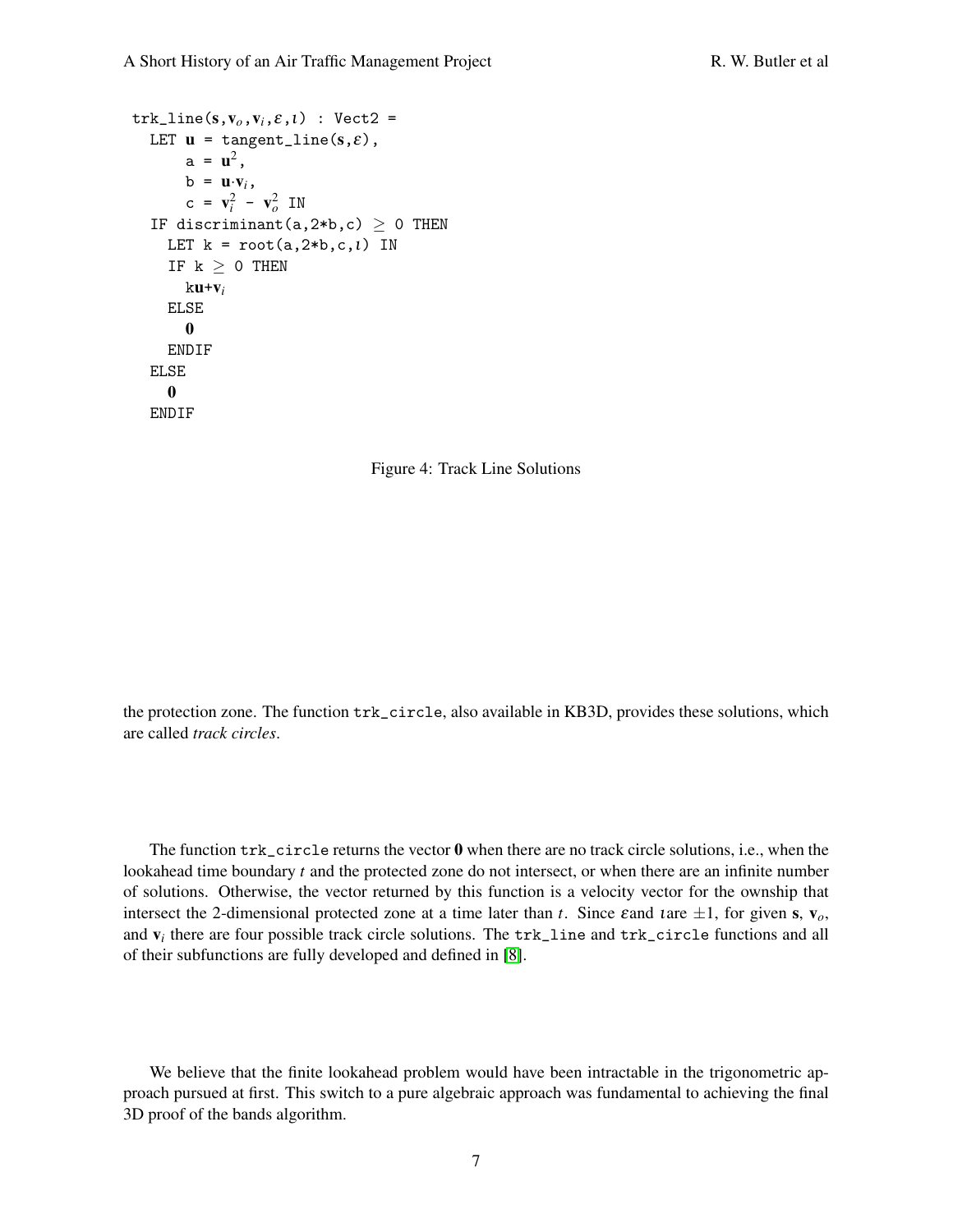#### <span id="page-7-0"></span>4.3 The Track Bands Algorithm

The idea of the algorithm is to first find the critical track vectors using our track\_line and track\_circle functions. These critical vectors are

$$
\mathbf{R}_{mm} = \text{track\_line}(\mathbf{s}, \mathbf{v}_o, \mathbf{v}_i, -1, -1),
$$
\n
$$
\mathbf{R}_{mp} = \text{track\_line}(\mathbf{s}, \mathbf{v}_o, \mathbf{v}_i, -1, +1),
$$
\n
$$
\mathbf{R}_{pm} = \text{track\_line}(\mathbf{s}, \mathbf{v}_o, \mathbf{v}_i, +1, -1),
$$
\n
$$
\mathbf{R}_{pp} = \text{track\_line}(\mathbf{s}, \mathbf{v}_o, \mathbf{v}_i, +1, +1),
$$
\n
$$
\mathbf{C}_{rm} = \text{track\_circle}(\mathbf{s}, \mathbf{v}_o, \mathbf{v}_i, T_{red}, -1),
$$
\n
$$
\mathbf{C}_{rp} = \text{track\_circle}(\mathbf{s}, \mathbf{v}_o, \mathbf{v}_i, T_{red}, +1),
$$
\n
$$
\mathbf{C}_{am} = \text{track\_circle}(\mathbf{s}, \mathbf{v}_o, \mathbf{v}_i, T_{amber}, -1),
$$
\n
$$
\mathbf{C}_{ap} = \text{track\_circle}(\mathbf{s}, \mathbf{v}_o, \mathbf{v}_i, T_{amber}, +1),
$$
\n
$$
\mathbf{C}_{em} = \text{track\_circle}(\mathbf{s}, \mathbf{v}_o, \mathbf{v}_i, t_{entry}, -1),
$$
\n
$$
\mathbf{C}_{ep} = \text{track\_circle}(\mathbf{s}, \mathbf{v}_o, \mathbf{v}_i, t_{entry}, +1),
$$
\n
$$
\mathbf{C}_{xm} = \text{track\_circle}(\mathbf{s}, \mathbf{v}_o, \mathbf{v}_i, t_{exit}, -1),
$$
\n
$$
\mathbf{C}_{xp} = \text{track\_circle}(\mathbf{s}, \mathbf{v}_o, \mathbf{v}_i, t_{exit}, -1),
$$
\n
$$
\mathbf{C}_{xp} = \text{track\_circle}(\mathbf{s}, \mathbf{v}_o, \mathbf{v}_i, t_{exit}, -1).
$$

Some of these vectors may be zero vectors in which case they are ignored. Next, find the corresponding track angles (using atan) and sort this list of angles. To provide appropriate bounding, the angles 0 and  $2\pi$  are added. Finally, use the conflict probe (such as CD3D) at an angle between each of the critical angles to characterize the whole region (i.e., determine which color the region should be painted: green, amber, or red). This procedure is iterated between the ownship and all traffic aircraft. Finally, the resulting bands are merged to get the display in Figure [1.](#page-1-0)

### 5 Formal Verification of Pairwise Prevention Bands Algorithms

The algorithms trk\_line and trk\_circle discussed in Section [4.2](#page-5-1) have been verified *correct* for conflict resolution, i.e., they compute vectors that yield conflict free trajectories for the ownship, and *complete* for track prevention bands, i.e., they compute all critical vectors were the track bands change colors. These algorithms are slightly different from the original ones presented in [\[8\]](#page-13-0). Indeed, the algorithms presented in that report, while still correct for conflict resolution, failed to compute all the critical vectors. Therefore, those algorithms, which had been tested over 10,000 test cases, were incorrect. The missing vectors were found during the formal verification process.

The general idea of the correctness proof of the prevention bands algorithms is simple. For a given parameter of the ownship, e.g., track angle, we define a function  $\Omega_{trk}$ :  $\mathbb{R} \to \mathbb{R}$ , parametrized by s,  $v_o$ , and  $\mathbf{v}_o$ , that characterizes conflicts in the following way:  $\Omega_{trk}(\alpha) < 0$  if and only if conflict?(s,  $\mathbf{v}_\alpha$ ), where  $v_\alpha$  is defined as in Formula [5.](#page-4-0)

Then, we prove that the critical vectors computed in Section [4.3](#page-7-0) are *complete*, i.e., they are exactly the zeros of the function  $\Omega_{trk}$ . Next, we prove that the function  $\Omega_{trk}$  is continuous. Therefore, by the Intermediate Value theorem, we can deduce that any point in an open bands region, e.g., the mid-point, determines the color of the whole band. This last step requires the existence of a conflict probe algorithm that is correct and complete, which we have already developed and verified.

Since the functions that compute the critical vectors for ground speed are much simpler that for track angle, we decided to start the formalization of that proof sketch with the case of 2-dimensional ground speed bands with no lookahead time. In this case, the function  $\Omega_{gs}$  that we needed to construct had to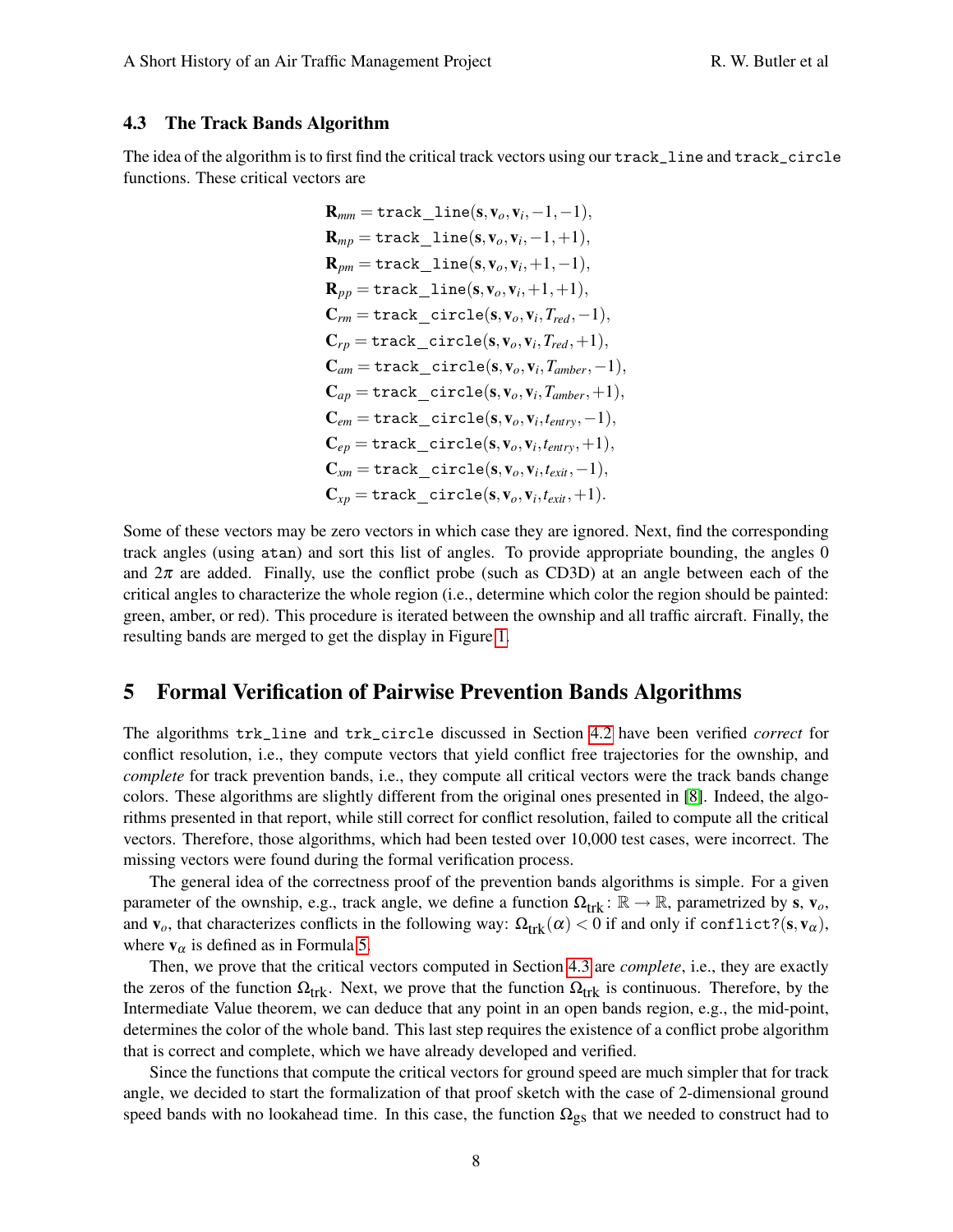characterize conflict? $(s, v_k)$ , where

$$
\mathbf{v}_k = \frac{k}{\text{gs}(\mathbf{v})} \mathbf{v}.\tag{9}
$$

The following formula provided the needed relationship between horizontal conflict that does not include a quantification over time:

$$
\text{horizontal\_conflict?}(s, v) \iff s \cdot v < R \det(v, s) < -s \cdot v,\tag{10}
$$

where, *R* is defined as in Formula [8.](#page-4-1)

The function  $\Omega_{gs}$  was constructed based on this theorem. The resulting function required the use of if-then-else logic so the proof that it was continuous was tedious. After much effort, we were able to prove in PVS that the ground-speed algorithms gs\_line and gs\_circle, which are analogous to trk\_line and trk\_circle, were complete assuming no look-ahead time.

The lesson learned from this first attempt was that we needed a more abstract way of defining the functions  $\Omega_{gs}$  and  $\Omega_{trk}$  such that the complexity of the continuity proofs can be untangled from the subtleties of the track and ground speed resolutions. With this in mind, we define a function  $\Omega \colon \mathbb{R}^n \to \mathbb{R}$ , parametrized by s,  $\mathbf{v}_o$ , and  $\mathbf{v}_o$ , such that  $\Omega_{trk} = \Omega \circ \mathbf{v}_\alpha$  and  $\Omega_{gs} = \Omega \circ \mathbf{v}_k$ . The continuity of  $\Omega_{trk}$  and  $\Omega_{gs}$  is a consequence of the continuity of  $\Omega$ , which can be proved once and for all for all kinds of bands, and the continuity of  $v_\alpha$  and  $v_k$ . All this seems straightforward except that there are several technical difficulties.

The function  $\Omega$  is closely related to the function that computes the minimum distance between two aircraft. That function is, in general, noncontinuous for an infinite lookahead time. Interestingly, it is continuous when a lookahead time is considered, but the general proof of this fact requires the use of vector variant of the Heine-Cantor Theorem, i.e., if *M* is a compact metric space, then every continuous function  $f : M \to N$ , where *N* is a metric space, is uniformly continuous, which was not available in the PVS NASA libraries. Furthermore, the minimum distance function may have flat areas. Therefore, special attention has to be paid to the definition of  $\Omega$  to guarantee that the set of critical points is finite. Otherwise, it cannot be proven that the critical vector algorithms are complete.

The next sections discuss the formal verification of the prevention bands algorithms with lookahead time for both the 2-D and 3-D cases.

#### 5.1 Verification of 2D Prevention Bands

In the 2-dimensional case, a direct definition of  $\Omega$  is possible by using  $\tau$  of minimal horizontal separation between two aircraft:

$$
\tau(\mathbf{s}, \mathbf{v}) = -\frac{\mathbf{s} \cdot \mathbf{v}}{\mathbf{v}^2}.
$$
 (11)

From  $τ$ , we can define  $Ω$  as follows:

<span id="page-8-0"></span>
$$
\Omega(\mathbf{v}) = (\mathbf{s} + \min(\max(0, \tau(\mathbf{s}, \mathbf{v})), T)\mathbf{v})^2 - D^2, \tag{12}
$$

where s is the relative distance between the ownship and the intruder aircraft.

The use of square distances in Formula [12](#page-8-0) avoids the use of the square root function. Since the minimum and maximum of a continuous function is continuous, the use min and max is easier to handle than the if-then-logic used our first attempt.

The function  $\Omega$  is not defined when **v** is 0. Therefore, rather than using  $\Omega$  directly, we use the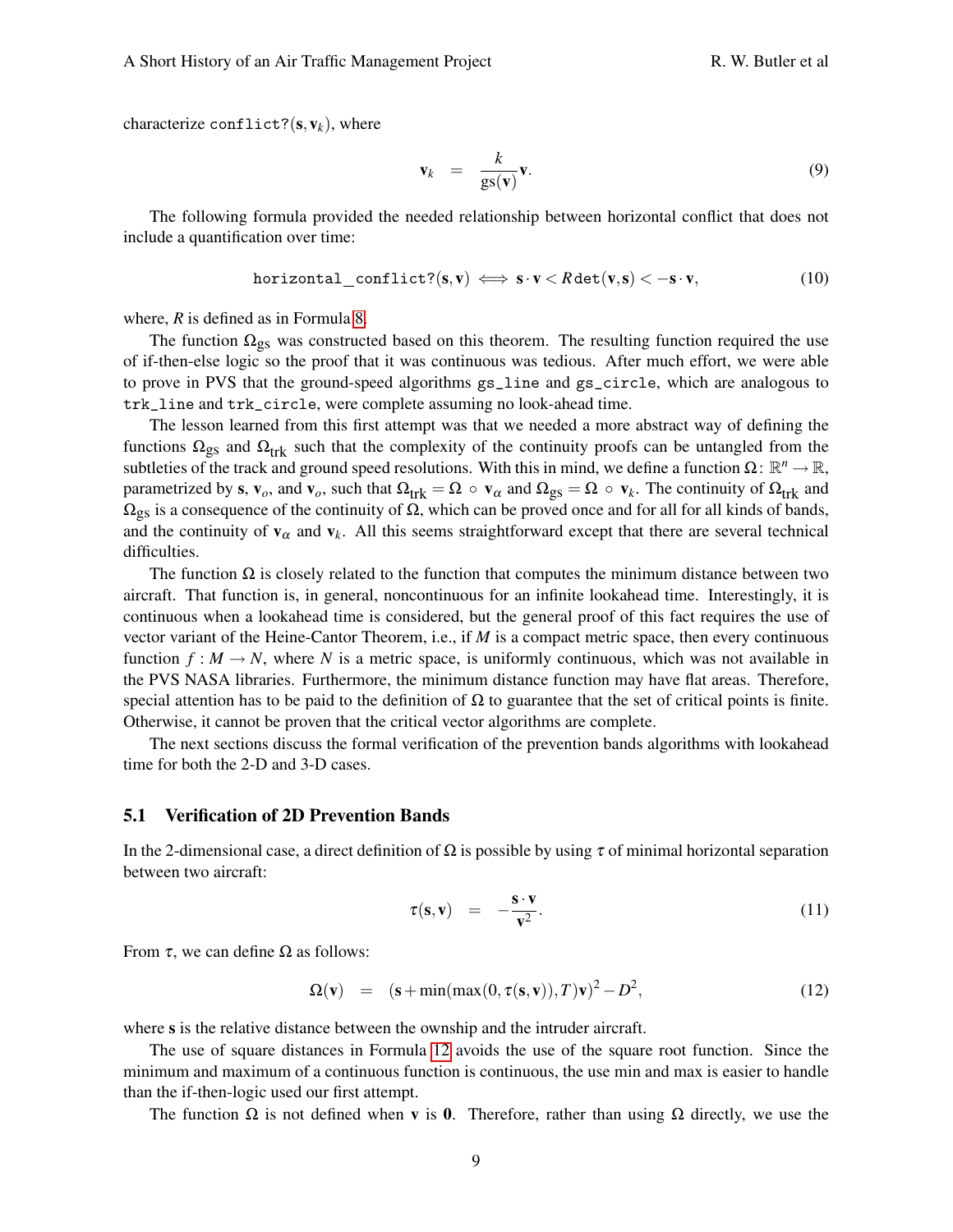function  $v \mapsto v^2 \Omega(v)$ , which is defined everywhere, and we prove that it is continuous and that it correctly characterizes conflicts, i.e., conflict?( $\mathbf{s}, \mathbf{v}$ ) if and only if  $\mathbf{v}^2 \mathbf{\Omega}(\mathbf{v}) < 0$ .

The function  $\mathbf{v}^2 \Omega(\mathbf{v})$  has an infinite number of zeroes in some special cases, e.g., when s is at the border of the protected zone, i.e, when  $s^2 = D^2$ . In those, special cases, we use an alternative characterization of conflicts that has the required properties. In August 2009, we completed the proof of the 2-dimensional track and ground speed bands with finite lookahead time. For additional technical details on this formal development, we refer the reader to [\[7\]](#page-13-4).

### 5.2 Verification of 3D Prevention Bands

The verification of the 3D conflict prevention bands algorithm is similar to that of the 2D algorithm. Indeed, many of the geometrical concepts critical to the verification in the 2D case can be generalized to the 3D case. However, these generalizations are typically nontrivial. The reason for this is that, geometrically speaking, a circle (a 2D protected zone) is much easier to work with than a cylinder (a 3D protected zone). The  $\Omega$  function used in the verification of the 2D algorithm uses the horizontal time of minimum separation  $\tau$ , which is easy to compute analytically. In contrast, the fact that a cylinder is not a smooth surface indicates that a 3D generalization of the  $Ω$  function will not be as simply defined.

Despite these geometric challenges, a concept was discovered that can be used to simplify geometry problems involving distance on cylinders. This concept is the notion of a *normalized cylindrical length* [\[2\]](#page-12-2):

$$
||\mathbf{u}||_{\text{cyl}} = \max(\frac{\sqrt{u_x^2 + u_y^2}}{D}, \frac{|u_z|}{H}).
$$
\n(13)

This metric nicely reduces horizontal and vertical loss of separation into a single value. Indeed, if s is the relative position vector of two aircraft, then  $||s||_{\text{cyl}} < 1$  if and only if the aircraft are in 3D loss of separation.

Using the cylindrical distance metric, the  $\Omega$  function can be defined in the 3D case as follows.

$$
\Omega_{3D}(\mathbf{v}) = \min_{t \in [0,T]} ||\mathbf{s} + t \cdot \mathbf{v}||_{cyl} - 1, \tag{14}
$$

where *S* is the relative distance between the ownship and intruder aircraft. An immediate consequence of this definition is that two aircraft are in conflict if and only if  $\Omega_{3D}(v) < 0$ .

The correctness of the prevention bands algorithms relies on the fact that  $\Omega_{3D}$  is a continuous function of v, that the set of critical vectors, i.e., the zeroes of the function is finite, and that the critical vector algorithms are complete.

For many functions, a proof of continuity follows immediately from definitions. In this case, function  $\Omega_{3D}$  is a minimum over the closed interval [0,*T*]. While standard methods from differentiable calculus are often employed in similar problems, this function is a minimum of a non-differentiable function, namely the cylindrical length. Its closed form involves several if-else statements and it would be difficult to use directly in a proof of continuity. Thus, somewhat more abstract results from real analysis were needed to be extended to vector analysis, e.g., the notion of limits, continuity, compactness, and finally the Heine-Cantor Theorem.

As in the 2-dimensional case, the function Ω3*<sup>D</sup>* may have flat areas and, consequently, in some special cases, may have an infinite number of critical zeros. We carefully identified these special cases and then used an alternative definition of  $\Omega_{3D}$ . These special cases are extremely rare, indeed all the missing critical vectors in the original algorithms presented in [\[8\]](#page-13-0) were due to these special cases. Although they are rare, dealing with them is necessary for the correctness of the algorithms. If one critical vector is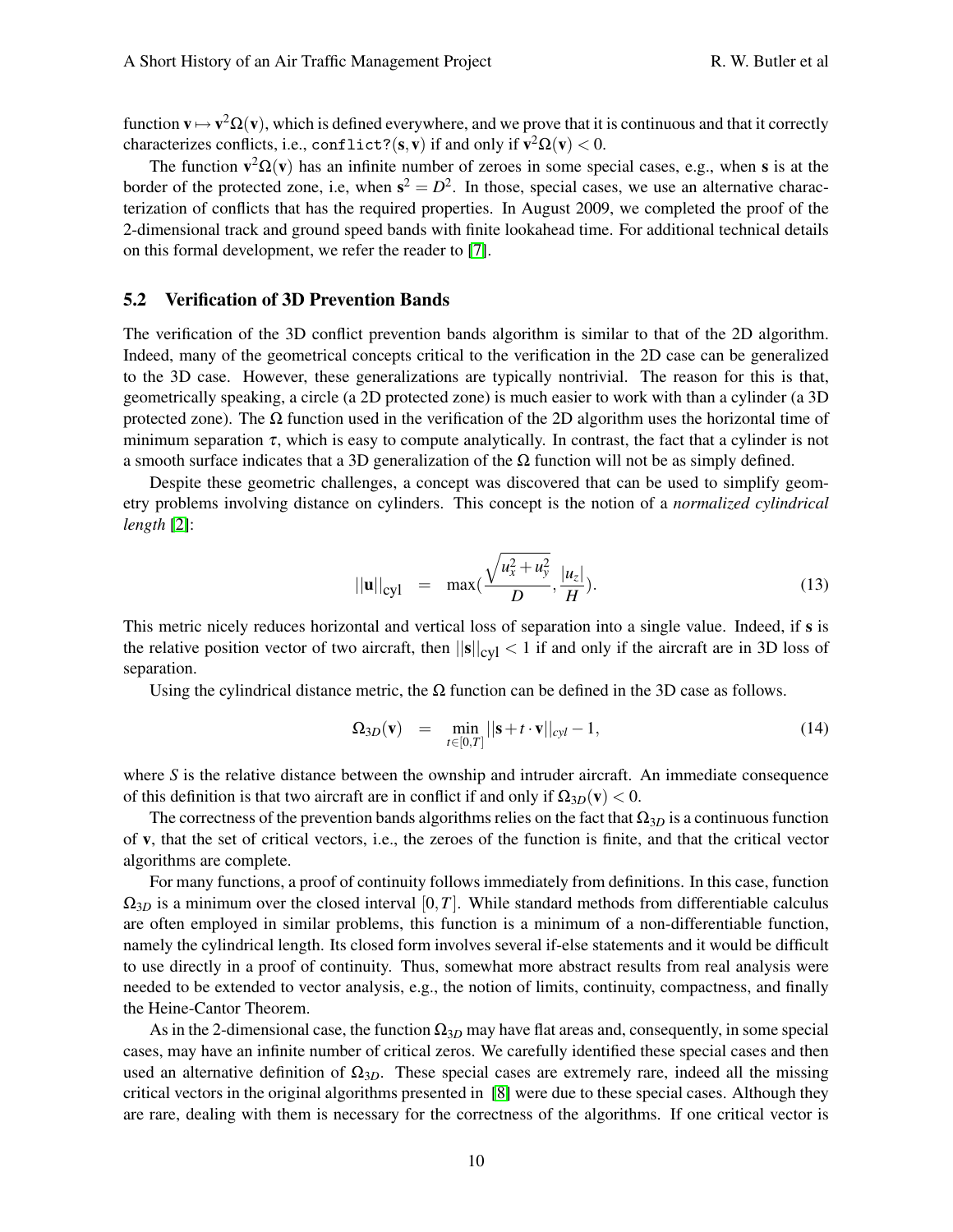missing, the coloring of the bands will be potentially switch from red to green.

Finally, the PVS proof that the algorithms find all of the critical points is less abstract but more tedious than the proof of continuity. It required the development of several PVS theories on the  $\Omega_{3D}$ function, which are general enough to be used in other state-based separation assurance algorithms. The proof of the correctness of the 3-dimensional algorithms for track, ground speed, and vertical speed with finite lookahead time was complete in December 2009.

# 6 Verification of the Merge Algorithm

Soon after the extension from purely geometric solutions to solutions that incorporate a lookahead time, we realized that standard set operations (set union, set difference, etc.) could be used to implement both the lookahead time and the merging of bands from a pairwise solution to a 1-to-*n* analysis.

Suppose we had a way to determine the set track angles that have a loss of separation within time *T*, denoted  $\mathcal{G}_{\leq T}$ . Then since  $T_{red} < T_{amber}$ , we may define the colored bands of track angles in terms of this new set:

$$
\begin{array}{lcl} \mathcal{G}_{red} & = & \mathcal{G}_{
$$

This observation simplifies the analysis, because now we only need to analyze one set,  $\mathscr{G}_{\leq T}$ . This operation only uses the set difference operation.

Next we observed that each aircraft's contribution to the set  $\mathscr{G}_{\leq T}$  is independent of all other traffic; thus, the problem neatly divides into a series of aircraft pairs: the ownship and each traffic aircraft. If we use  $\overline{\mathscr{G}}_{\leq I}^{\overline{o},i}$  $\frac{\partial u}{\partial t}$  to represent the set of track angles which cause a loss of separation within time *T* between traffic aircraft  $i$  and the ownship  $o$ , then the set of track angles for all traffic is then be formed by

$$
\mathscr{G}_{\leq T} = \bigcup_{i \in \text{traffic}} \mathscr{G}_{\leq T}^{o,i}
$$

This observation simplifies the analysis again, because now we only need to find the track angles which cause a conflict between two aircraft, denoted by the set  $\mathcal{G}_{\leq 7}^{o,i}$  $\mathscr{L}_{\leq T}^{o,i}$ . Before we examine the set  $\mathscr{G}_{\leq T}^{o,i}$  $\zeta_T^{(0,t)}$  in detail, we introduce some mathematical modeling concepts.

At this point we realized that our solution would rely on a Java or C++ implementation of sets of floating point numbers with their associated set operations. Common implement ions of sets in programming languages do not include efficient ways to deal with ranges of floating point number; therefore, we chose to implement our own. However, we realized that these algorithms would be non-trivial and would require verification. Thus we performed a code-level verification of the algorithm to merge and subtract bands.

Each band is represented by an interval describing its minimal and maximal values, with the set of all bands of one color being an interval set. These interval sets were internally represented by arrays of (ordered) intervals. Necessary properties for the implementation would be that the data structures representing the bands both remained ordered and preserved the proper value ranges within a set of bands.

For multiple aircraft, red bands for each ownship/intruder pair are merged together and the ownship green bands are calculated as the difference of the red bands from a single all-inclusive band. Merging combines overlapping bands as appropriate, with subtraction breaking larger bands into smaller ones. The main complications in the proof resulted from boundary conditions and an ordering calculation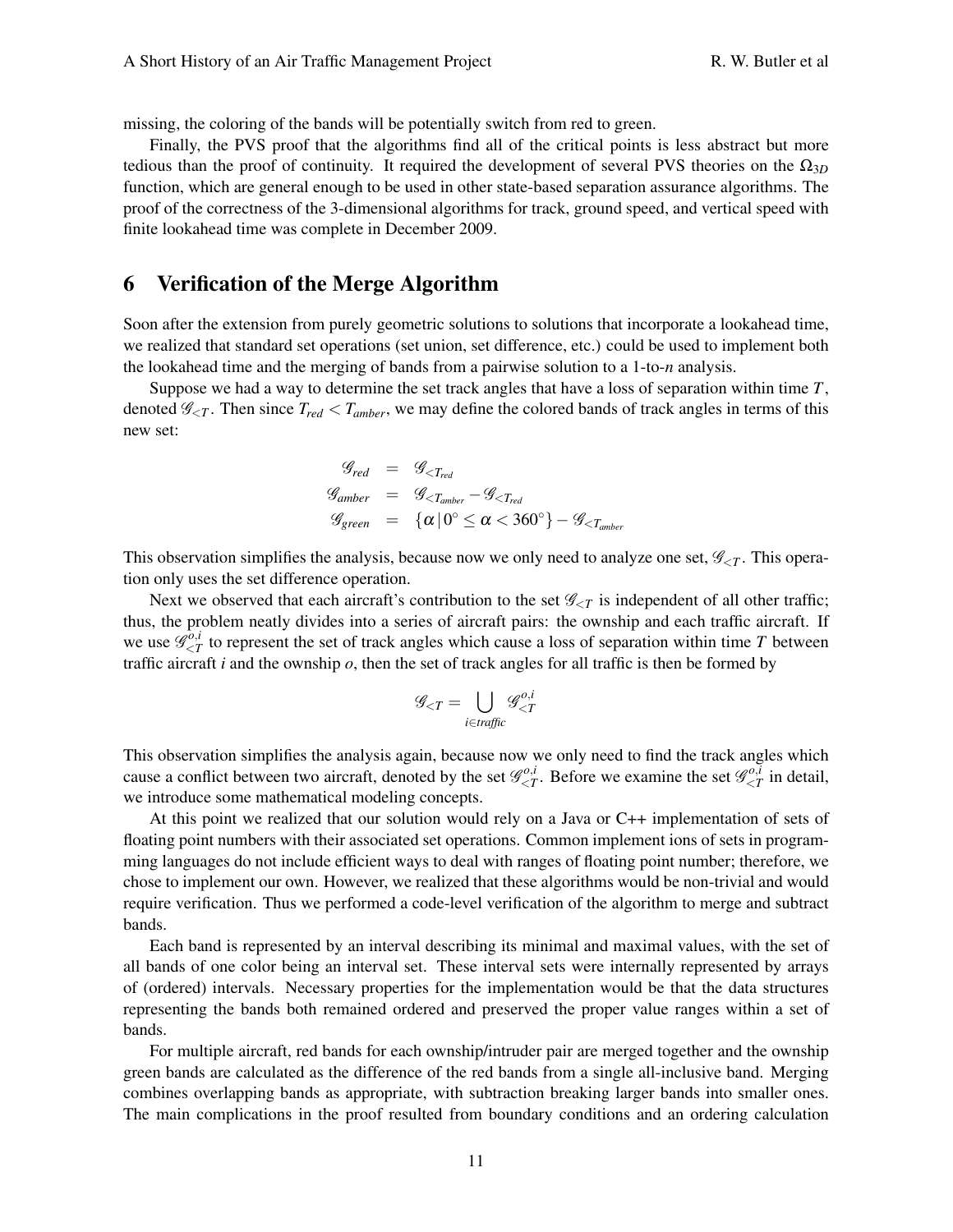#### A Short History of an Air Traffic Management Project R. W. Butler et al.



<span id="page-11-0"></span>Figure 5: Screenshot of Track Prevention Band Display

where zero or a positive value represents an actual position in the array of intervals, but a negative value represents a point between (or beyond) the intervals currently in the set.

One aspect the formal verification brought to the fore was the interpretation of intervals. It was not possible to exclusively use closed or open intervals for both merging and difference operations. Removing a closed interval, which includes the endpoints, leaves us with open intervals — everything up to, but not including, these end points, and possible inconsistencies if we mixed the two. Removing two adjacent open intervals could also lead to a left over point between them.

In the interest of having a consistent interface and eliminating redundant code, we decided to have the results of both merge and difference be closed intervals. The inputs for union would likewise be closed, and also the original interval set for difference. The interval set to be subtracted, however, would be interpreted as open intervals. As mentioned above, this did lead to the possibility of introducing artifacts of *singleton* intervals, where both endpoints have the same value. After consideration, however, we realized these could be safely eliminated, as they are equivalent to a critical point at a local minimum or maximum. Green singletons could be eliminated without introducing additional danger, and a red singleton would represent a brush against (but not a cross into) the intruder's protected zone.

### 7 Java and C++ Implementations

Ultimately these algorithms will be brought into large simulation environments where they will be evaluated for performance benefits (improvements to airspace capacity or aircraft efficiency). Some of these simulation environments are in Java and some are in C++. Therefore a requirement of this project is not only to develop an algorithm and verify it, but to also produce Java and C++ implementations of the algorithm. The initial Java version of the algorithm was available in December 2008, see Figure [5.](#page-11-0) This version successfully passed the limited test suite we developed. By the summer of 2009 we had a C++ version and the testing apparatus to verify exact agreement between the Java and C++ versions, along with a regression suite of 100 test scenarios.

Since PVS is a specification language and contains non-computable functions, we deliberately restricted our use of PVS to only the computable elements. In this way there is a direct translation of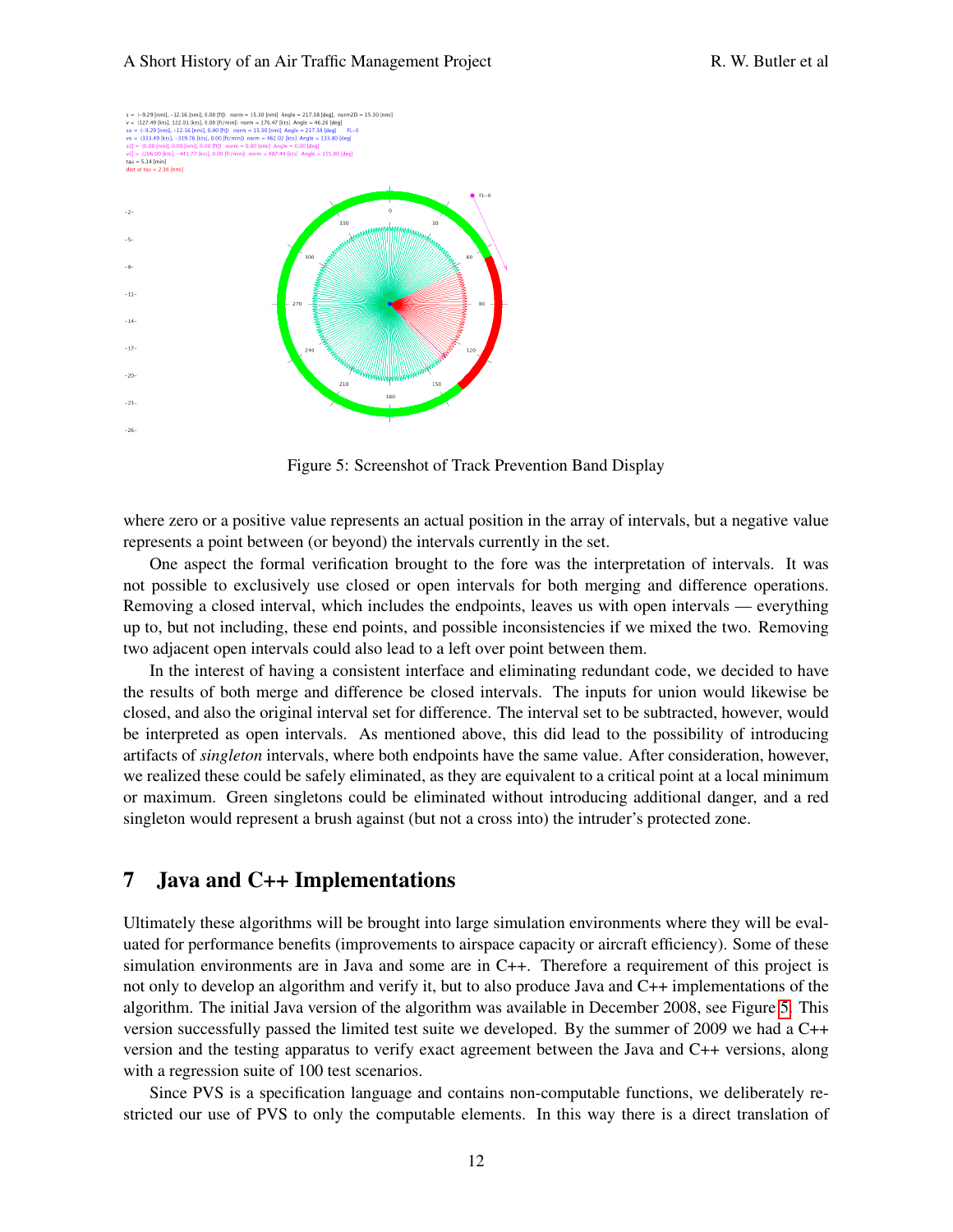PVS into Java or C++. We are currently developing a tool to automatically convert PVS specifications into Java [\[5\]](#page-13-5), but the tool is not mature enough to handle the specification of these kinds of algorithms in PVS. Even by converting by hand, we ran into certain problems. PVS libraries contain all the appropriate vector operations (addition, dot-product, etc.). These libraries do not exist in standard Java or C++. First we pursued the approach of finding a third-party library to offer these functions. However, we found certain quirks in their implementation. One vector library took full advantage of the imperative nature of the Java language, implementing functions on vectors which would change the parameters to the vector. This results in efficient code, because object creation is not necessary, but does not closely relate to the functional style of PVS. Because of these incompatibilities, we chose to implement our own vector libraries. In a similar way, we developed our own set operations (union and intersection).

However even with this hand translation, we still do not have an behavioral replica of the PVS in Java or C++. The most glaring difference is that Java and C++ use floating point numbers and PVS uses actual real numbers. All of our verifications in PVS are accomplished with vectors defined over the real numbers. This can be thought of as computation using infinite precision arithmetic. Clearly, our Java and C++ implementations execute on less powerful machines than this. There are several places where we must be especially careful:

- Calculation of quadratic discriminants. Since we are often computing tangents, the theoretical value is zero, but the floating point answer can easily be small negative number near zero. We would then miss a critical point.
- The possibility of the mid-point of a region being very close to zero.

Finally, another aspect related to this issue is that the data input into the algorithm is not precise. The general rule-of-thumb is that the error in the input data will overwhelm any error introduced by floating point computations. However, we would like to make a formal statement that includes both data and computational errors.

# 8 Conclusions

In this paper, we have presented a short history of the development and formal verification of prevention bands algorithms. The resulting track-angle, ground speed, and vertical speed bands algorithms are far more simple than our earlier versions. The goal of completing a formal proof forced us to search for simplifications in the algorithms and in the underlying mathematical theories. A key insight that enabled the completion of this work, is that trigonometric analysis should be deferred until the latest possible time. Although, the project took far longer than we expected, we are very pleased with the elegance and efficiencies of the discovered algorithms.

# References

- <span id="page-12-1"></span>[1] G. Dowek, A. Geser, and C. Munoz. Tactical conflict detection and resolution in a 3-D airspace. In ˜ *Proceedings of the 4th USA/Europe Air Traffic Management R&DSeminar, ATM 2001*, Santa Fe, New Mexico, 2001. A long version appears as report NASA/CR-2001-210853 ICASE Report No. 2001-7.
- <span id="page-12-2"></span>[2] Gilles Dowek and C. Munoz. Conflict detection and resolution for 1,2,...,N aircraft. In ˜ *Proceedings of the 7th AIAA Aviation, Technology, Integration, and Operations Conference, AIAA-2007-7737*, Belfast, Northern Ireland, 2007.
- <span id="page-12-0"></span>[3] J. Hoekstra, R. Ruigrok, R. van Gent, J. Visser, B. Gijsbers, M. Valenti, W. Heesbeen, B. Hilburn, J. Groeneweg, and F. Bussink. Overview of NLR free flight project 1997-1999. Technical Report NLR-CR-2000-227, National Aerospace Laboratory (NLR), May 2000.